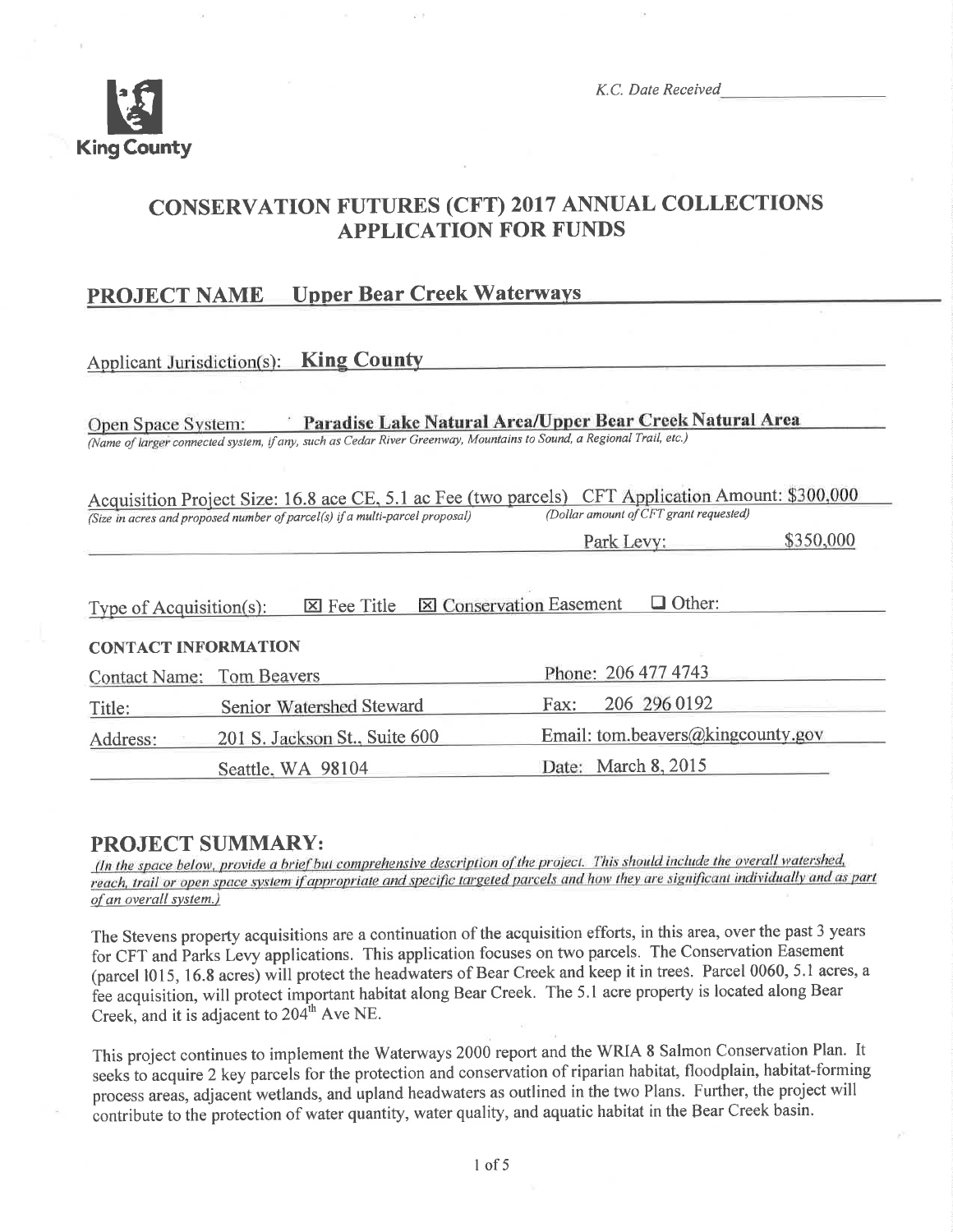### 1. OPEN SPACE RESOURCES

Please review the attached evaluation criteria. For the **proposed acquisition parcel(s)**, please mark those criteria that apply and thoroughly, yet succinctly, describe in the space below how the proposed acquisition satisfies each marked criteria. Please clearly describe how these criteria might be met at a landscape level, and how they apply to individual parcels. If restoration is part of the plan, please briefly describe the current condition and the hoped for restored condition that is the goal of the acquisition.

- $\boxtimes$  A. Wildlife habitat or rare plant reserve  $\Box$  E. Historic/cultural resources  $\Box$  E. Urban passive-use natural is
- 
- 
- 
- 
- $\boxtimes$  B. Salmon habitat and aquatic resources  $\Box$  F. Urban passive-use natural area/greenbelt  $\boxtimes$  G. Scenic resources  $\boxtimes$  G. Park/open space or natural corridor additional
- $\boxtimes$  C. Scenic resources<br>  $\boxtimes$  G. Park/open space or natural corridor addition<br>  $\Box$  D. Community separator<br>  $\Box$  H. Passive recreation opportunity/unmet needs
	- $\Box$  H. Passive recreation opportunity/unmet needs

Wildlife habitat or rare plant reserve - High -. This upland and aquatic habitat supports a variety of mammals including deer, black bear, cougar, and bobcat as well as many migratory birds.

Salmon habitat and aquatic resources - High: These properties are listed as needed acquisitions for implementation of the WRIA 8 Salmon Conservation Plan as Projects N268 and N272. The primary goal is to protect the headwaters of Bear Creek by keeping this area in forest cover and preserving associated wetlands. The primary Waterways goal in reach A is to protect salmon runs and riverine habitat systems, encourage participation of property owners, and to foster stewardship through cilizen and government partnerships, and environmental education. The salmonid species benefiting from this project are Chinook, coho, sockeye, steelhead, cutthroat, and kokanee. King County has been very successful working with property owners in Reach A during the Waterways 2000 program with over an 80% participation rate. This cooperative relationship has resulted in the purchase in fee of 120 acres, purchase of an additional 52 acres of conservation easements, and enrollment of over 200 acres in property tax reductions programs that retain conservation areas and rural land uses.

Scenic resources - High - The property provides local views of continuous forest habitat and wetlands. The primary acquisition properties complement the scenic resources of the adjacent Paradise Lake and Upper Bear Creek Natural Areas.

Park/open space or natural corridor addition – High - These properties contribute significantly to already protected habitat within the Paradise Lake and Upper Bear Creeks Natural Areas. These properties, along with already protected public land and properties enrolled in the Public Benefit Rating System, provide a network of habitat connectivity along Bear Creek in this reach and into other Bear Creek drainage sub basins. On the Stevens Conseruation Easement, the property owner has agreed to public access on the pipeline right of way.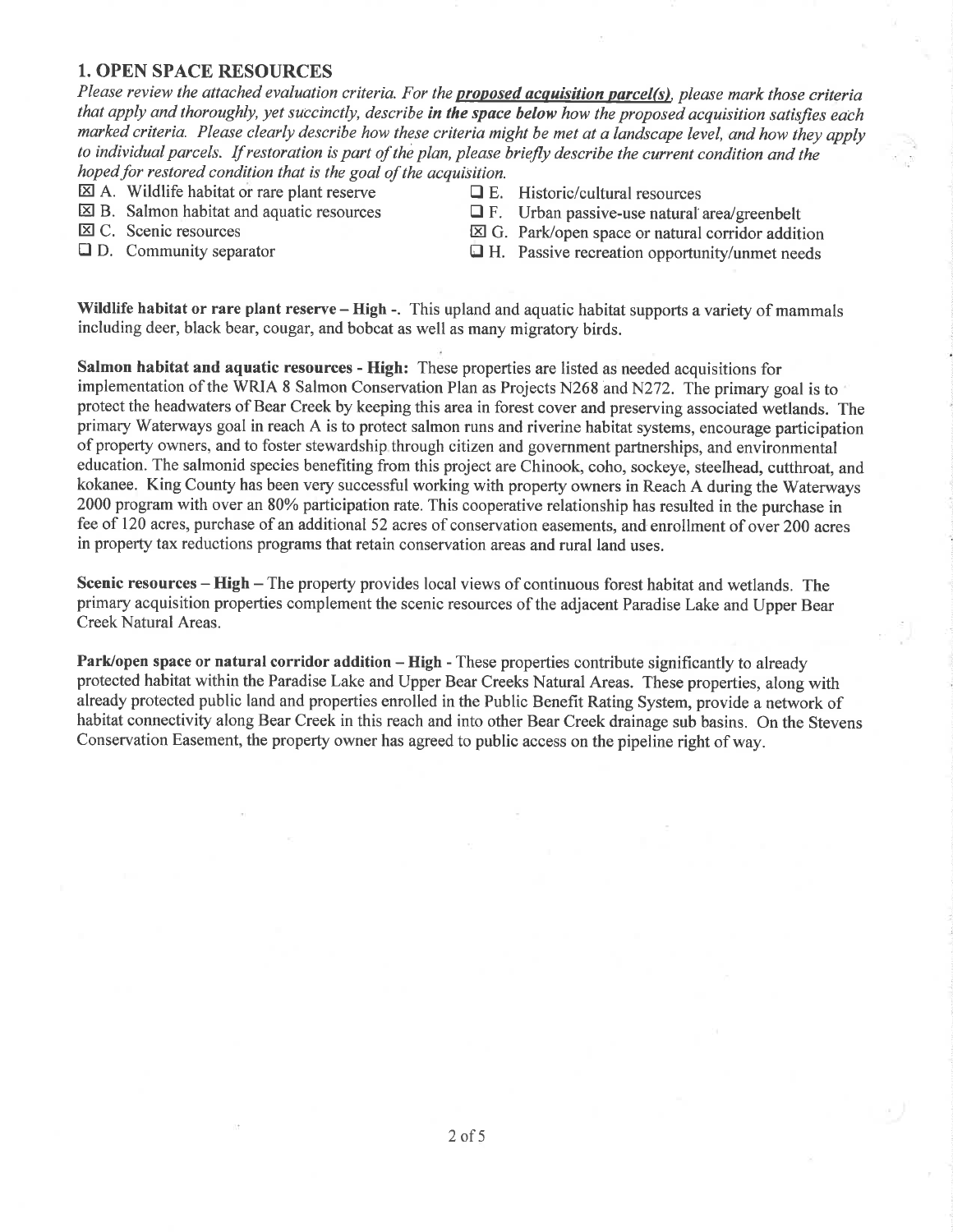### **2. ADDITIONAL FACTORS**

For the **proposed acquisition parcel(s)**, please mark all criteria that apply and thoroughly, yet succinctly, describe in the space below how the proposed acquisition satisfies each marked criteria.

- $\Box$  A. Educational/interpretive opportunity
- $\boxtimes$  B. Threat of loss of open space resources
- $\boxtimes$  C. Ownership complexity/willing seller(s)/ownership interest proposed
- D. Partnerships Describe any public or private partnerships that will enhance this project
- $\boxtimes$  E. Is the property identified in an adopted park, open space, comprehensive, or community plan?
- $\Box$  F. Transferable Development Credits (TDC) participation

Threat of loss of open space resources: The property owner has approached the County about a sale of the primary acquisition properties. They have delayed placing their property on the market, pending interest by the Citizens Committee. The property owner is able to wait until January of 2017 to start the acquisition process, but they are unable to wait longer.

Ownership complexity/willing seller/ownership interest proposed. The property owner has approached the County about a sale of the primary acquisition properties. The seller is highly motivated. The Conservation Easements that were purchased in 2013, 2014, and 2015 demonstrates the willingness of the Stevens family to negotiate with the County on a sale.

Property identified in an adopted plan: These parcels are identified in the WRIA 8 Salmon Conservation Plan and the Waterways 2000 Report for acquisition and resource protection. All the properties have been a very high priority for acquisition since the Waterways 2000 Report, adopted in February 1995.

## 3. STEWARDSHIP AND MAINTENANCE

How will the property be stewarded and maintained? Does the property lend itself to volunteer stewardship opportunities? How will ongoing stewardship and maintenance efforts be funded?

King County's plan for providing site stewardship will be based on standards and protocols commonly accepted and followed by resource planners and land mangers charged with managing natural areas whose primary purpose and use is fish and wildlife habitat preservation. Basic site information will be gathered and incorporated into site management activities for both short and longer-term stewardship of the site. Depending on actual needs, funding for stewardship, maintenance or restoration will come from different sources, such as Surface Water Stewardship funds, but not from county general fund sources. Stewardship and Maintenance will be provided by King County Parks.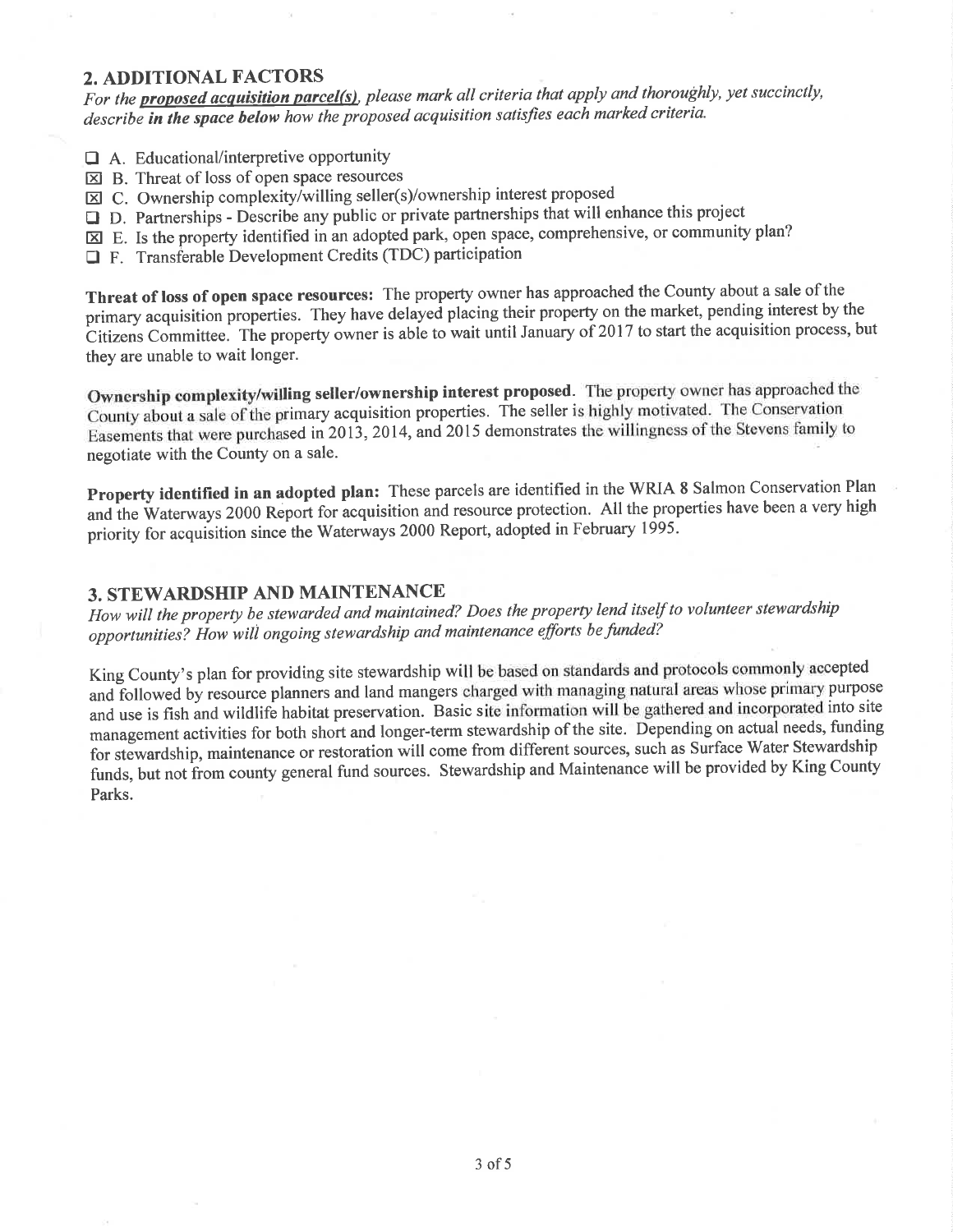## **4. PROJECT BUDGET**

| 1) TOTAL CFT APPLICATION AMOUNT <sup>a</sup> | CFT: \$300,000        |
|----------------------------------------------|-----------------------|
| 2) TOTAL PEL APPLICATION AMOUNT <sup>b</sup> | <b>PEL: \$350,000</b> |

<sup>a</sup>Allowable CFT acquisition costs (Ordinance 14714): The disbursement of funds shall be made only for capital project expenditures that include costs of acquiring real property, including interests in real property, and the following costs: the cost of related relocation of eligible occupants, cost of appraisal, cost of appraisal review, costs of title insurance, closing costs, pro rata real estate taxes, recording fees, compensating tax, hazardous waste substances reports, directly related staff costs and related legal and administrative costs, but shall not include the cost of preparing applications for conservation futures funds.

 $^{5}$ King County projects only, if applicable.

## **Estimation of property value:**

Briefly note how land values have been estimated (i.e., appraisal, property tax assessment, asking price, letter of value or other means).

Land value and project costs have been estimated based on the adjacent Conservation Easement for the Stevens property. This proposed Conservation Easement is very similar to the Easement recently acquired. The fee acquisition is based on an estimate of similar vacant properties in the area.

| <b>PROJECT COSTS</b>                                   | <b>ESTIMATED DOLLAR AMOUNT OR RANGE</b> |            |
|--------------------------------------------------------|-----------------------------------------|------------|
|                                                        | CE                                      | <b>Fee</b> |
| Total property interest value                          | \$310,000                               | \$260,000  |
| Title and appraisal work                               | \$10,000                                | \$10,000   |
| Closing, fees, taxes                                   | 2,500                                   | 2,500      |
| Relocation                                             |                                         |            |
| Hazardous waste reports                                | \$2,500                                 | \$2,500    |
| Directly related staff, administration and legal costs | \$25,000                                | \$25,000   |
| <b>Total Project Costs (CFT and other funds)</b>       | \$350,000                               | \$300,000  |

| <b>MATCHING FUNDS: Existing Sources</b><br>(CFT can only provide a maximum of 50% of anticipated<br>project costs) | <b>DATE</b><br>(Expended or Committed) | <b>DOLLAR AMOUNT</b><br>(Expended or Committed) |
|--------------------------------------------------------------------------------------------------------------------|----------------------------------------|-------------------------------------------------|
| Parks Levy                                                                                                         | Requested with application             | \$350,000 requested                             |
|                                                                                                                    |                                        |                                                 |
|                                                                                                                    |                                        |                                                 |
| <b>Total CFT Funds Previously Received</b><br><b>This Project</b>                                                  | $\theta$                               | 0                                               |
| <b>Total Matching Funds and Past CFT Funds</b><br><b>Currently Identified</b>                                      | $\boldsymbol{0}$                       | 0                                               |
| <b>Unidentified Remaining Match Need</b>                                                                           |                                        |                                                 |

## Unidentified remaining match need: What funds are anticipated and what is the time frame?

Please briefly discuss how the unidentified remaining match need above will be met.

Parks levy funds are requested to match this CFT application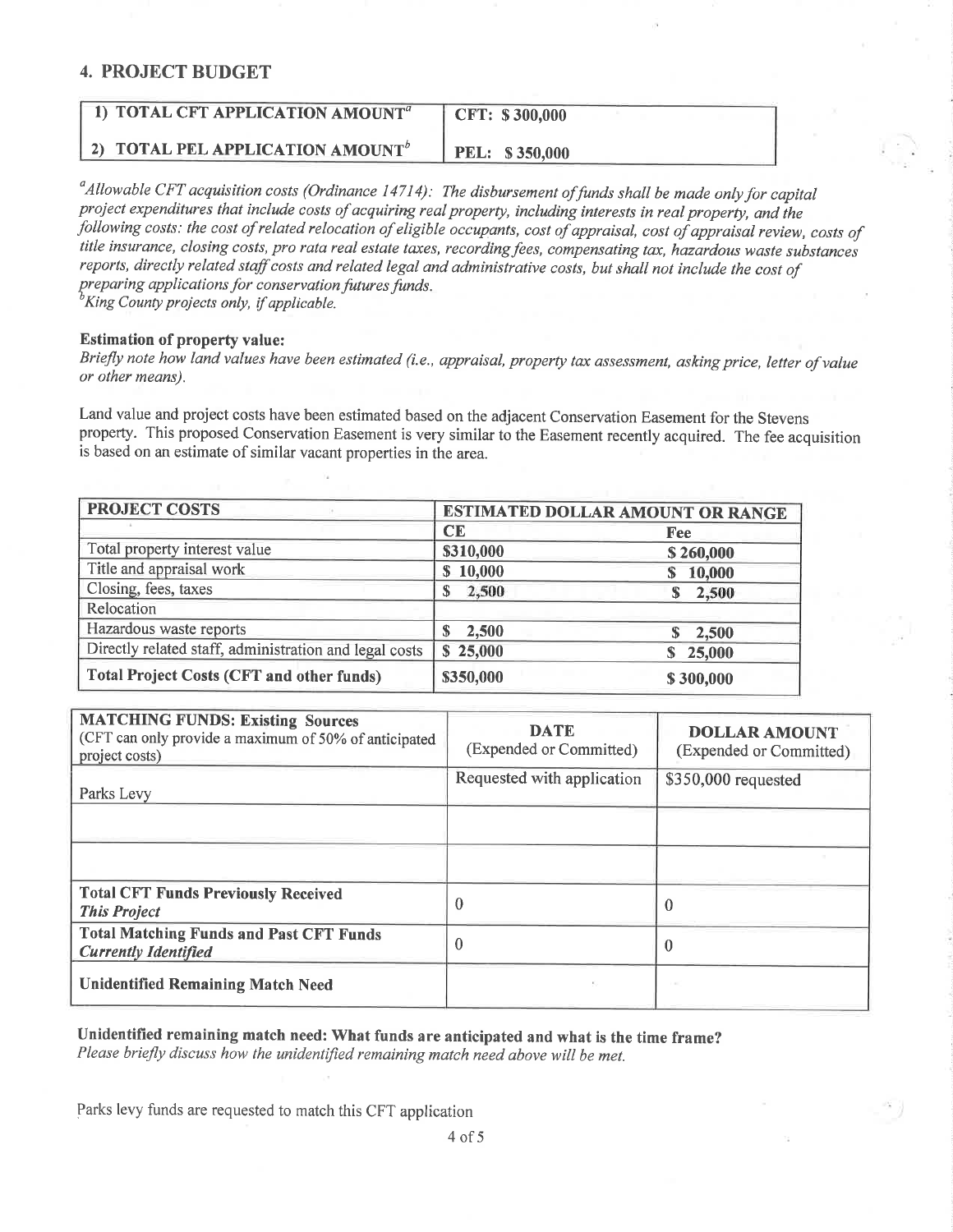## 5. IN-KIND CONTRIBUTIONS FROM PARTNERSHIPS

| <b>Brief Activity Description</b> | <b>Dollar Value of</b><br>In-kind<br><b>Contribution</b> | <b>Status</b><br>(Completed or Proposed) | <b>Activity Date Range</b><br>(Completion Date or Proposed<br>Completion Date) |
|-----------------------------------|----------------------------------------------------------|------------------------------------------|--------------------------------------------------------------------------------|
|                                   |                                                          |                                          |                                                                                |
|                                   |                                                          |                                          |                                                                                |
|                                   |                                                          |                                          |                                                                                |
| <b>TOTAL</b>                      |                                                          |                                          |                                                                                |

## 6. ATTACHED MAPS (*Two maps are now required: 1) site map and 2) general location map; you* may also include one additional map, aerial photo or site photo)

 $8\frac{1}{2}$  x 11" maps are preferred, but 11 x 17" is acceptable if folded and hole-punched for insertion into a three-ring binder.

#### Site Map that shows the following:

- Each parcel proposed for acquisition in yellow or distinct shading and an indication of any parcel proposed for less than fee simple acquisition, such as a conservation easement;
- Location of any proposed development to the site such as parking, trails or other facilities;
- Location of any proposed site restoration;
- o Existing adjacent public (local, state or federal) parks or open spaces labeled and shown in dark green or distinct shading.

#### Location Map that shows the following:

- Other permanently protected open spaces (private, non-profit, institutional, etc.) shown in light green or distinct shading;
- . Major water courses such as creeks, rivers, lakes or wetlands;
- . Major roads, arterial roads or regional trails.
- Map scale: This map should show approximately a ten-mile radius around the proposed acquisition(s).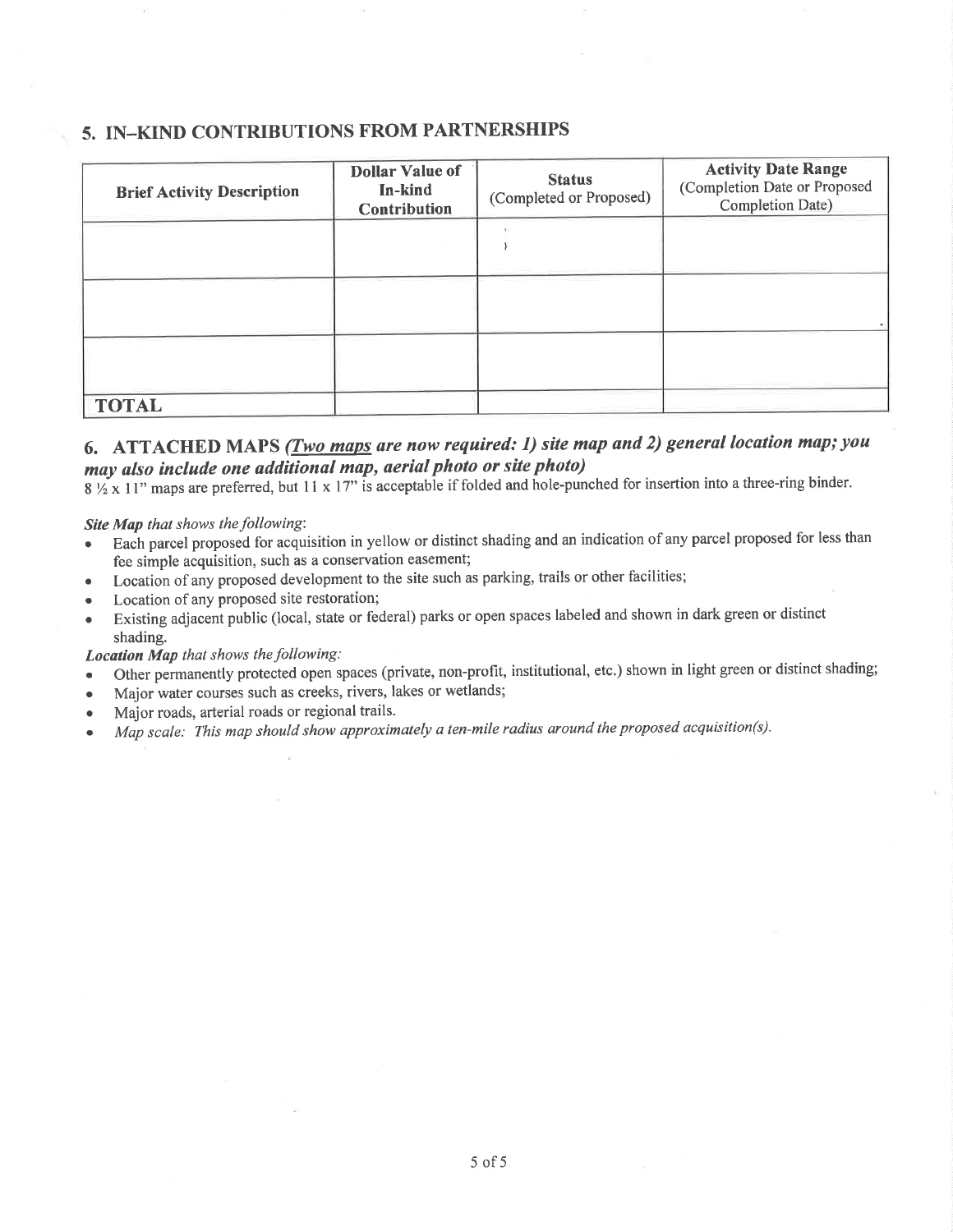

# 2016 CFT/Parks Levy Application **Bear Creek Natural Area Additions**



**Secondary Acquisitions** 



**King County Ownership** 

**Primary Acquisition Properties** 

**Conservation Easement** 

King County Boundary

Photo Year: 2015

## **King County**

Department of Natural Resources and Parks **Water and Land Resources Division** 

The information included on this map has been compiled by King County staff from a variety of sources<br>and is subject to change without notice. King County makes no representations or warranties, express<br>or implied, as to a

500 1,000 0 March 3, 2016 Feet

\\dnrp1\projects\WLRD\16017\BearCreek\_Site.mxd TK